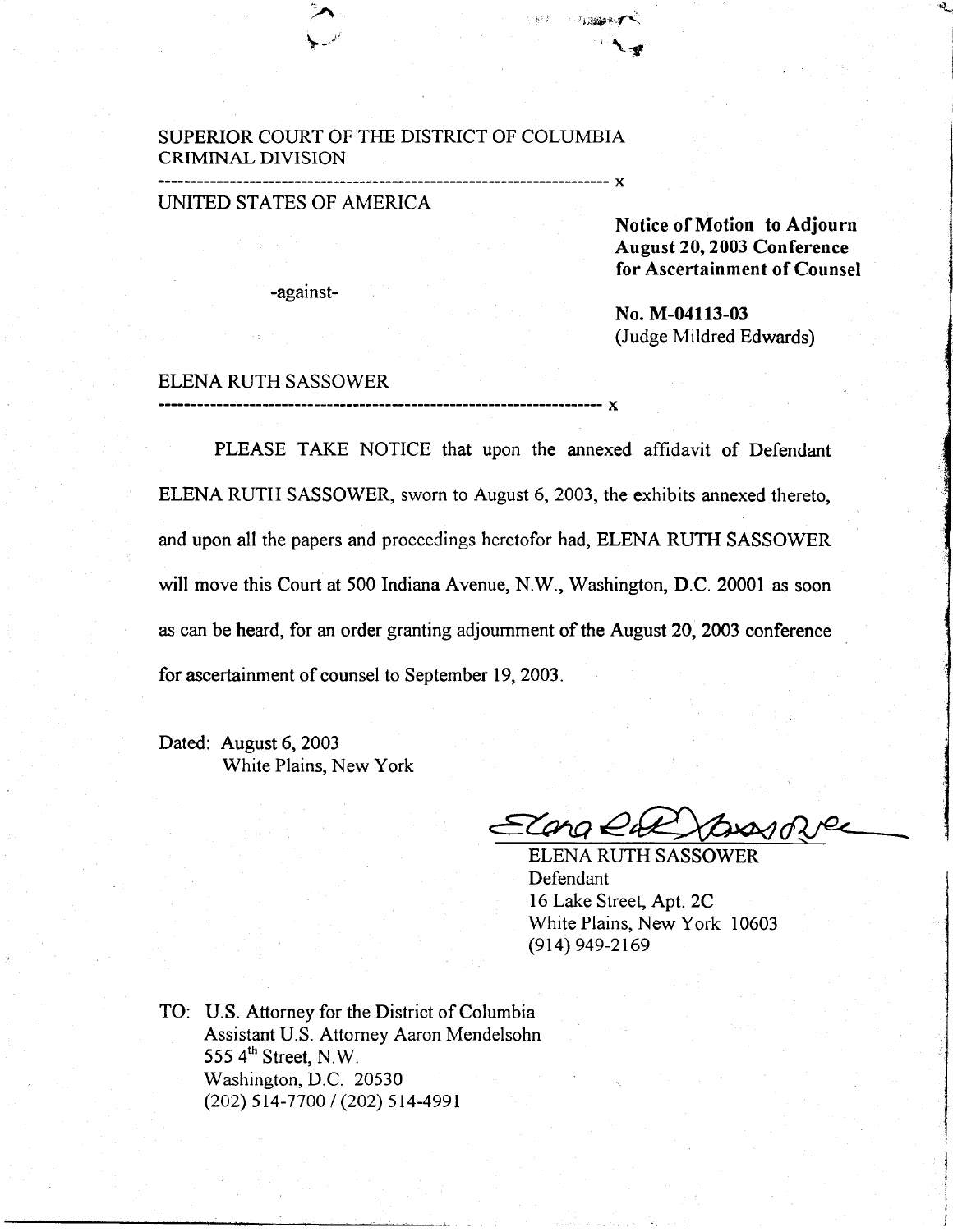## SUPERIOR COURT OF THE DISTRICT OF COLUMBIA CRIMINAL DIVISION

## UMTED STATES OF AMERICA

-against-

Affidavit in Support of Adjournment

ka kuning di salah sahiji désa di kacamatan di kacamatan Sulawesi di Kabupatén Kabupatén Kabupatén Kabupatén K<br>Kabupatén Kabupatén Kabupatén Kabupatén Kabupatén Kabupatén Kabupatén Kabupatén Kabupatén Kabupatén Kabupatén

No. M-04113-03

## ELENA RUTH SASSOWER

------------ x STATE OF NEW YORK (STATE OF NEW YORK ) COUNTY OF WESTCHESTER

ELENA RUTH SASSOWER, being duly sworn, deposes and says:

l. I am the above-named Defendant, criminally charged with "disruption of Congress" and facing punishment of six months in jail and a \$500 fine.

------ x

 $\mathbf{r}$ L

2. This affrdavit is submitted in support of this motion to adjourn the scheduled August  $20^{th}$  conference for ascertainment of counsel to September 19<sup>th</sup> -- the day after the American Civil Liberties Union's Legal Committee will be meeting and deciding my request for assistance in this important public interest case involving fundamental citizen rights.

3. On June 20th, the date of the first conference following my May  $23<sup>rd</sup>$ arraignment, I spent \$175 for round-trip NewYork-Washington train tickets to appear before Judge Mildred Edwards (Exhibit "A"). Assisting me at the June 20<sup>th</sup> conference was Mark Lewis Goldstone, Esq, to whom I paid \$350 for that limited purpose. As Mr. Goldstone's retainer to represent me in this case is \$5,000, I advised Judge Edwards that before spending such substantial sum, I was endeavoring to obtain pro bono counsel.

4. In support thereof, I handed-up a June l6th memorandum that I had written and sent to Ralph Nader, Public Citizen, and Common Cause -- to which the

 $\mathbf{1}$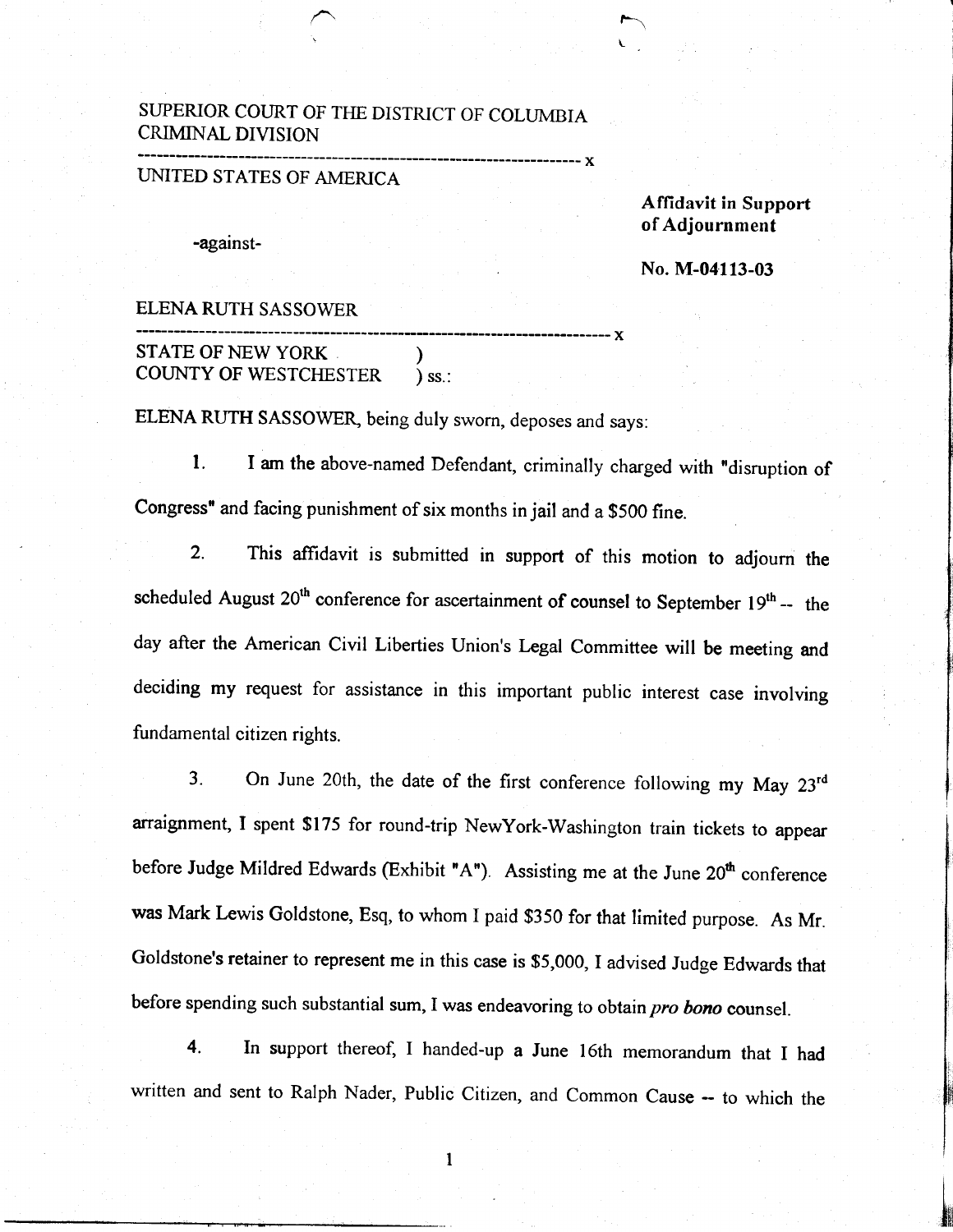American Civil Liberties Union [ACLU] was an indicated recipient (Exhibit "B-1"). I also handed up a June 20th letter to the ACLU, reflecting my prior telephone conversations with its Staff Attorney, Fritz Mulhauser, Esq., requesting legal assistance  $(Exhibit "B-2")$ .

5. Judge Edwards granted my request for a two-month adjournment -- over the objection of the Assistant U.S. Attorney handling the case, Aaron Mendelsohn. In so doing, Judge Edwards not only recognized the validity of my assertion that the public interest organizations from which I was requesting assistance are bureaucracies whose decisional processes take time, but made plain that during the summer, everything slows and nothing was going to happen.

6. Upon the conclusion of the June 20th conference, I discussed with Mr. Goldstone the documents I had received at my May 23<sup>rd</sup> arraignment from the courtassigned attorney who had assisted me, Mitchell s. Baer, Esq. These documents included:

- (a) a May  $23<sup>rd</sup>$  "Information", illegibly signed by an Assistant U.S. Attorney with no signature by Officer Roderick Jennings, whose name was typed in; and
- (b) a May  $23^{rd}$  letter from the U.S. Attorney for the District of Columbia, signed by Assistant U.S. Attorney Leah Belaire, which extended no plea offer and purported to provide "current and comprehensive discovery".

7. While discussing these two documents with Mr. Goldstone -- the latter of which I do not believe was in the court file that Mr. Goldstone and I had reviewed immediately prior to the conference -- I asked the Court Clerk to provide me with a copy

 $\overline{2}$ 

I ffi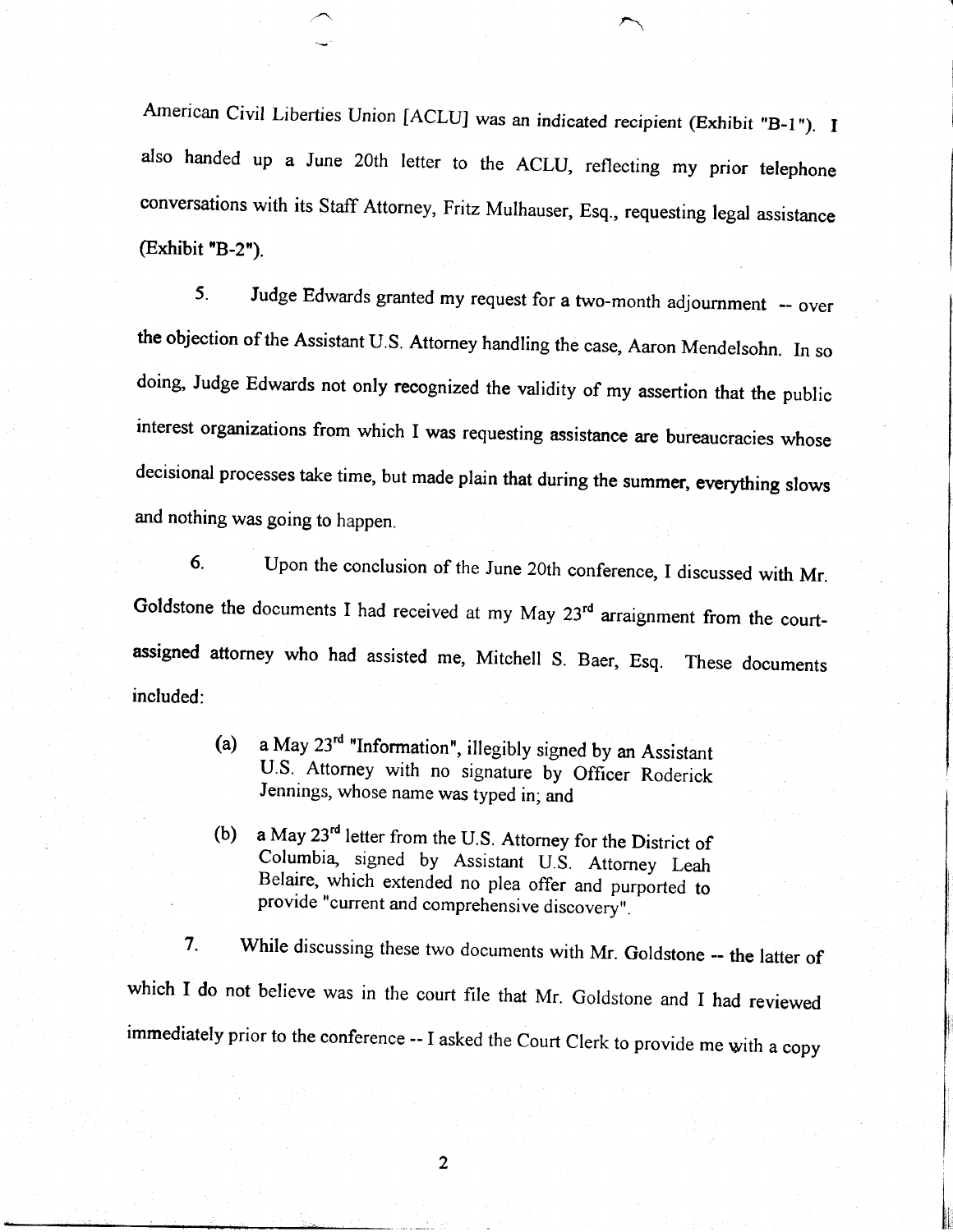of a document in the court file which I had not received from Mr. Baer on May 23rd. Captioned,

.

# , "Superior Court for the District of Columbia Criminal Division

United States vs Elena Sassower",

this document purported to be signed and sworn-to by Officer Jennings on May 23<sup>rd</sup> and purported to describe "events and acts" I had committed at the Senate Judiciary Committee's May  $22^{nd}$  "hearing" -- for which I was being charged with "disruption of Congress'.

8. Based upon this May  $23<sup>rd</sup>$  document which I saw for the first time on June 20<sup>th</sup> -- and then only because, prior to the conference, Mr. Goldstone had asked to see the court file -- as well as the videotape of the May  $22<sup>nd</sup>$  "hearing" -- a copy of which Mr. Mendelsohn handed me shortly before the conference began<sup>1</sup>  $-$  I decided to revise my June 20th letter to the ACLU (Exhibit "B-2"), which I had planned to personally deliver on that date.

9. On July  $7<sup>th</sup>$ , I completed a nine-page, single-spaced memorandum demonstrating, by comparison of the documents underlying the prosecution, the videotape, and the stenographic transcript, that "the charge against me is not just bogus,

t,

l,

 $\overline{3}$ 

<sup>&</sup>lt;sup>1</sup> Mr. Mendelsohn also provided me with a full copy of the stenographic transcript  $-$  of which I had already independently secured the relevant closing pages. Both the videotape and the transcript excerpt had been reque Mendelsohn prior to the conference. Among the items identified in the memo's RE: clause, "Preserving Exculpatory Evidence". Chairman Orrin Hatch and Ranking Member Leahy (fns. 1 & 3) -- a copy of which I gave to Mr.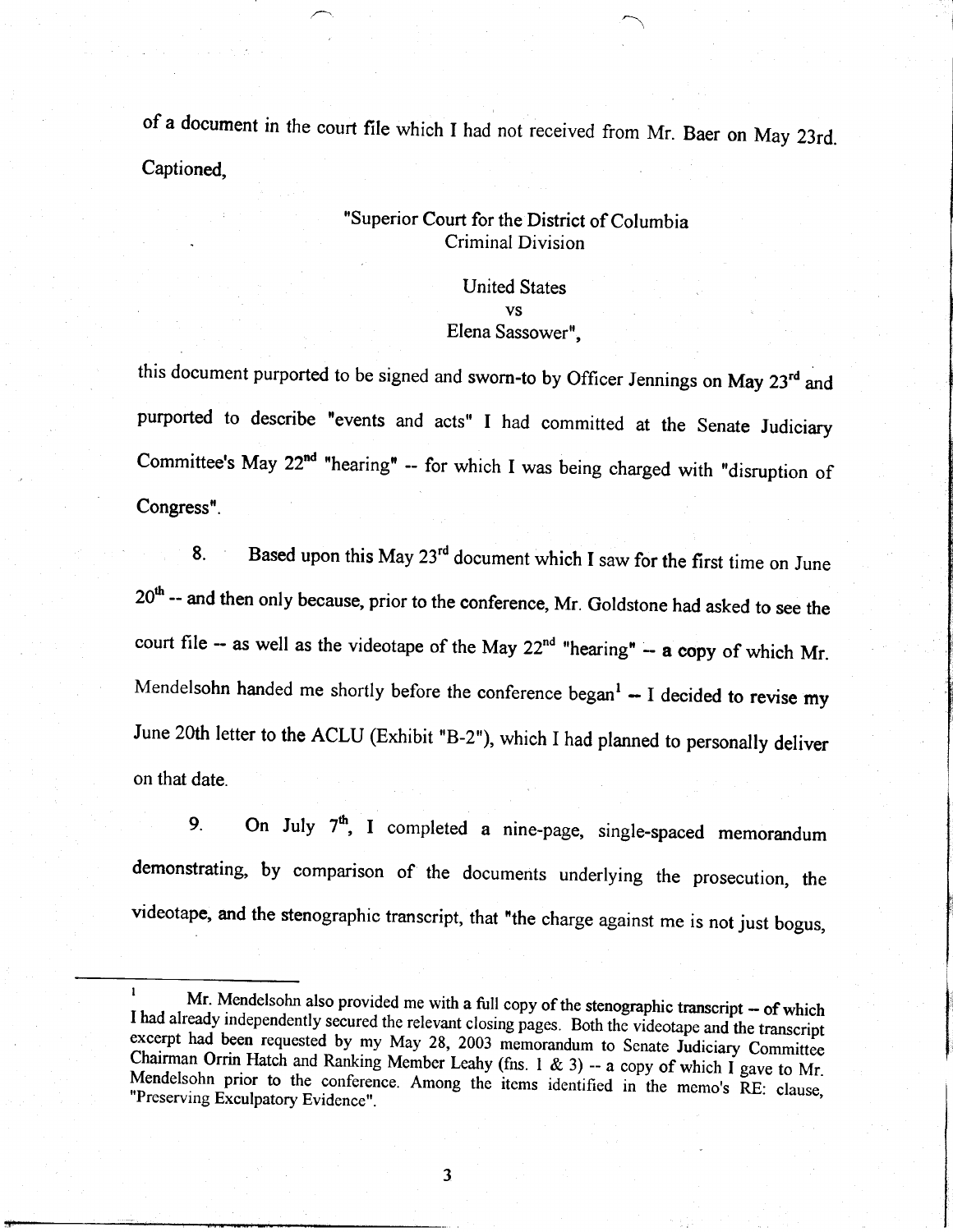but malicious". I sent this to the ACLU with a revised letter, by priority mail (Exhibit " $C$ ")<sup>2</sup>.

10. Based upon this memorandum, Mr. Mulhauser responded, by letter dated July 15<sup>th</sup>, requesting that I provide the ACLU with a copy of the videotape, which they would "review...with interest". This I sent by overnight mail, under a July  $21^{st}$  letter, stating that it would "confirm the analysis which my July  $7<sup>th</sup>$  memo presents" (Exhibit  $"D"$ ).

ll. Two days later, I received the ACLU's response -- a letter from Mr. Mulhauser, dated July  $23^{rd}$ , that no decision could be made as to "whether the ACLU could offer [me] legal help to defend [my] charge":

"until our Legal Committee meets.... The Committee's next session is September 18, and it's impossible to transact any business in the next 6-7 weeks with the start of summer holiday season scattering most washingtonians. That date of course is after your August 20 court appearance. We imagine the court would readily grant a further continuance if you appeared but explained you were still seeking counsel and would have an answer at least from the ACLU by a date certain."

12. On Monday, July 28<sup>th</sup>, after notifying Mr. Mulhauser that I was eager and willing to make a personal presentation to the Committee at its September 18<sup>th</sup> meeting (Exhibit "E"), I telephoned Mr. Mendelsohn to ask his consent to an adjournment of the August  $20<sup>th</sup>$  court conference to September  $19<sup>th</sup>$ , by which time I would have an answer from the ACLU.

<sup>&#</sup>x27; <sup>2</sup> My July 7<sup>th</sup> memorandum and the ACLU's responding July 15<sup>th</sup> and July 23<sup>rd</sup> letters are not annexed hereto as they discuss legal issues and strategy. Such can be confirmed from the ACLU, which is being furnished wi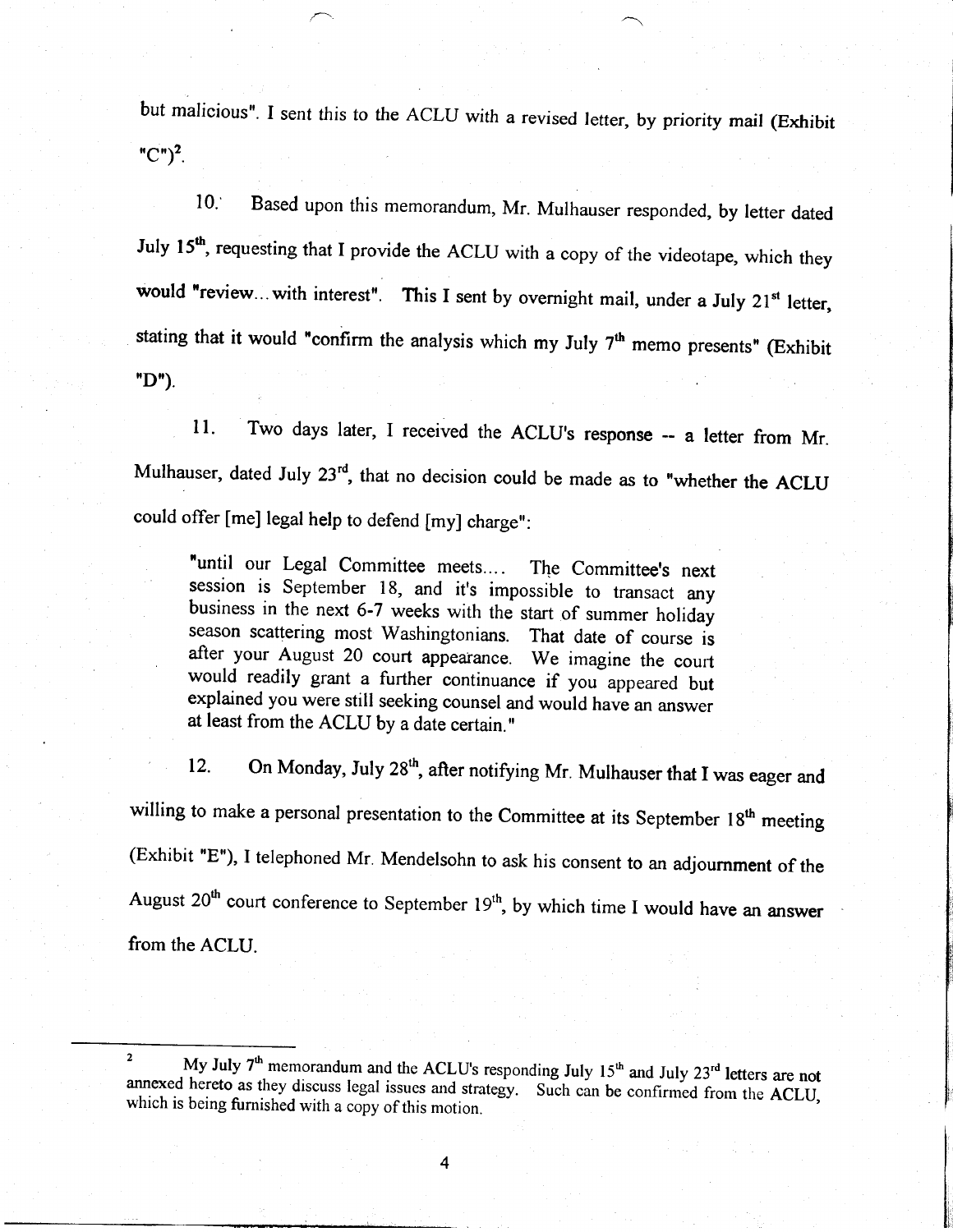13. In response to Mr. Mendelsohn's inquiry as to whether I had heard from any of the other organizations I had contacted, I told him that although I had received negative answers from them, I had left numerous messages with the presidents of public Citizen and Common Cause, as yet, unreturned. I assured him, however, that I would be ready to proceed on September  $19<sup>th</sup>$  -- if not with *pro bono* counsel, than by my retention of Mr. Goldstone.

14. Mr. Mendelsohn, who had agreed at the outset of the conversation that mine was an important case, seemed to consent to my adjournment request -- as long as I made the \$175 round-trip from New York to appear in court on August 20th. However, when I told him that I wished to obviate such expensive, exhausting trip by his consent to a written application for adjournment of the conference to September  $19<sup>th</sup>$ , he told me he would consent only if I stipulated that the case would come to trial within 30 days thereafter. I believe he stated such condition after he put me on "hold" -- which he did at least twice during our conversation, seeming to confer with his office colleagues.

15. My response was immediate. It would be inappropriate for me to enter into a stipulation which would bind prospective incoming counsel - and especially as there were significant preliminary issues that would need to be resolved before trial.

16. Mr. Mendelsohn then told me that he would not consent to the adjournment -- and that I would have to come to court on August  $20<sup>th</sup>$  to request one. In so doing, he denied that the Court would most likely grant a continuance if I came before it on August  $20<sup>th</sup>$  -- as set forth in the above-quoted portion of the ACLU's letter, which I read him' Indeed, Mr. Mendelsohn purported that the Court might proceed to set a trial date on August  $20<sup>th</sup>$ , in the absence of counsel.

5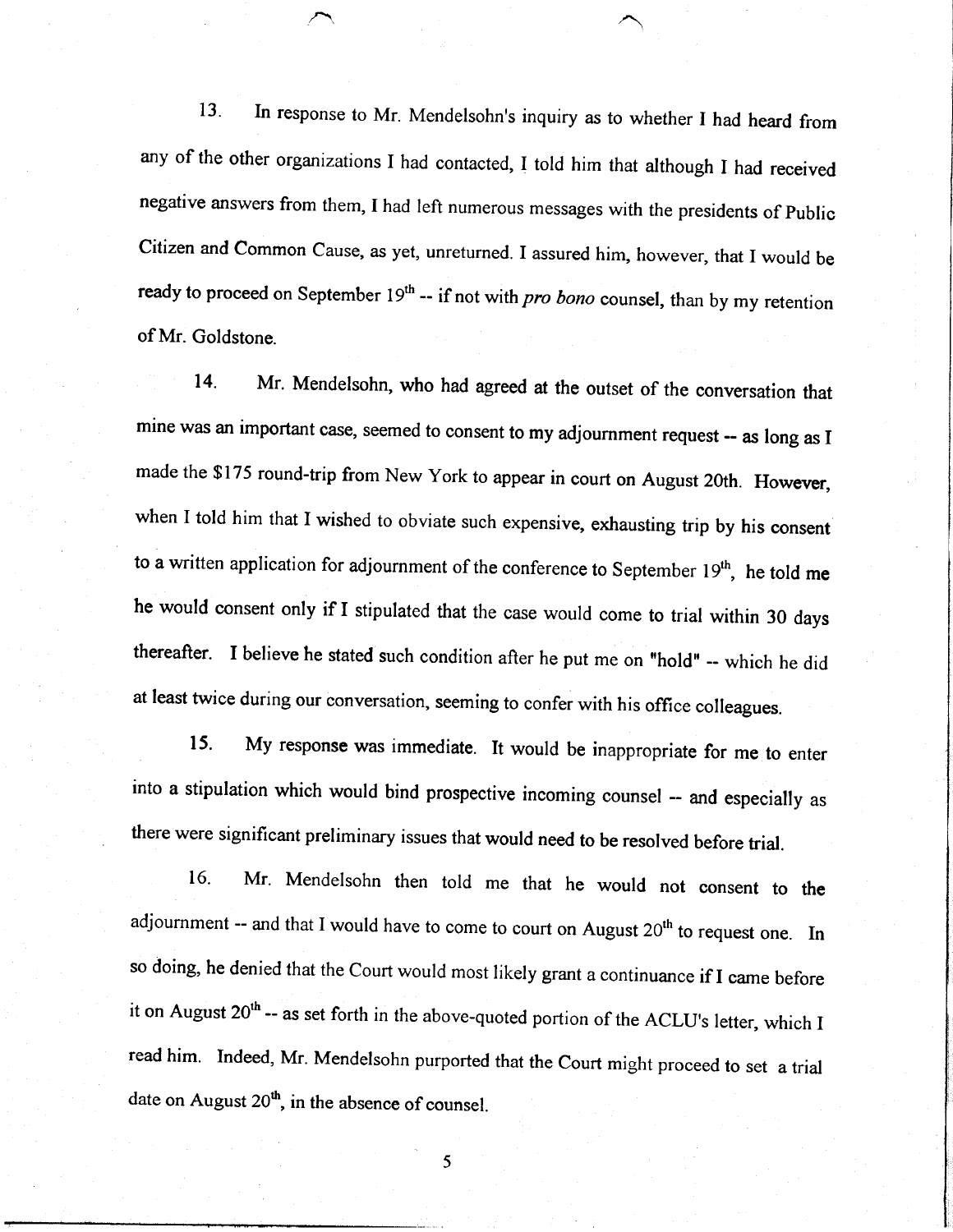17. I told Mr. Mendelsohn that I did not believe that the Court could properly do such a thing -- and that, lest I be rushed to trial, I would be sending him a discovery demand, as this would establish that the criminal case against me was "not just bogus, but malicious". I further told Mr. Mendelsohn that if he had viewed the videotape, he would have seen for himself that it did not support his clients' recitation of "events and  $acts$ .

18. Shortly thereafter, I again telephoned Mr. Mendelsohn. I asked him to clarify his position so that I could properly represent it in my formal motion papers. Specifically, I asked him to identify what prejudice there would be to him by the Court's adjourning the August  $20^{th}$  conference for ascertainment of counsel to September 19<sup>th</sup>. He responded by stating that he did not need to identify any prejudice and would not do so until I had made my motion. I also asked Mr. Mendelsohn if he disputed that I would be prejudiced by the Court's denying the adjournment. However, he refused to respond and hung up the phone on me as I asked him to give me some reason that would justify his burdening me and the Court with a formal motion.

19. Immediately, thereafler, I telephoned the court to ascertain proper procedure for making this motion -- and the name of the judge to whom it should be directed in light of Judge Edwards' retirement. Among the persons I spoke with was Ms. Algenia Ross, secretary to Judge John Hess, who I was told had been assigned Judge Edwards' cases,<sup>3</sup> and Arlington Sellers, supervisor in the case management criminal division.

6

<sup>&</sup>lt;sup>3</sup> I asked Ms. Ross to note in the file that I had called and would be making a motion to adjourn the August  $20<sup>th</sup>$  conference.